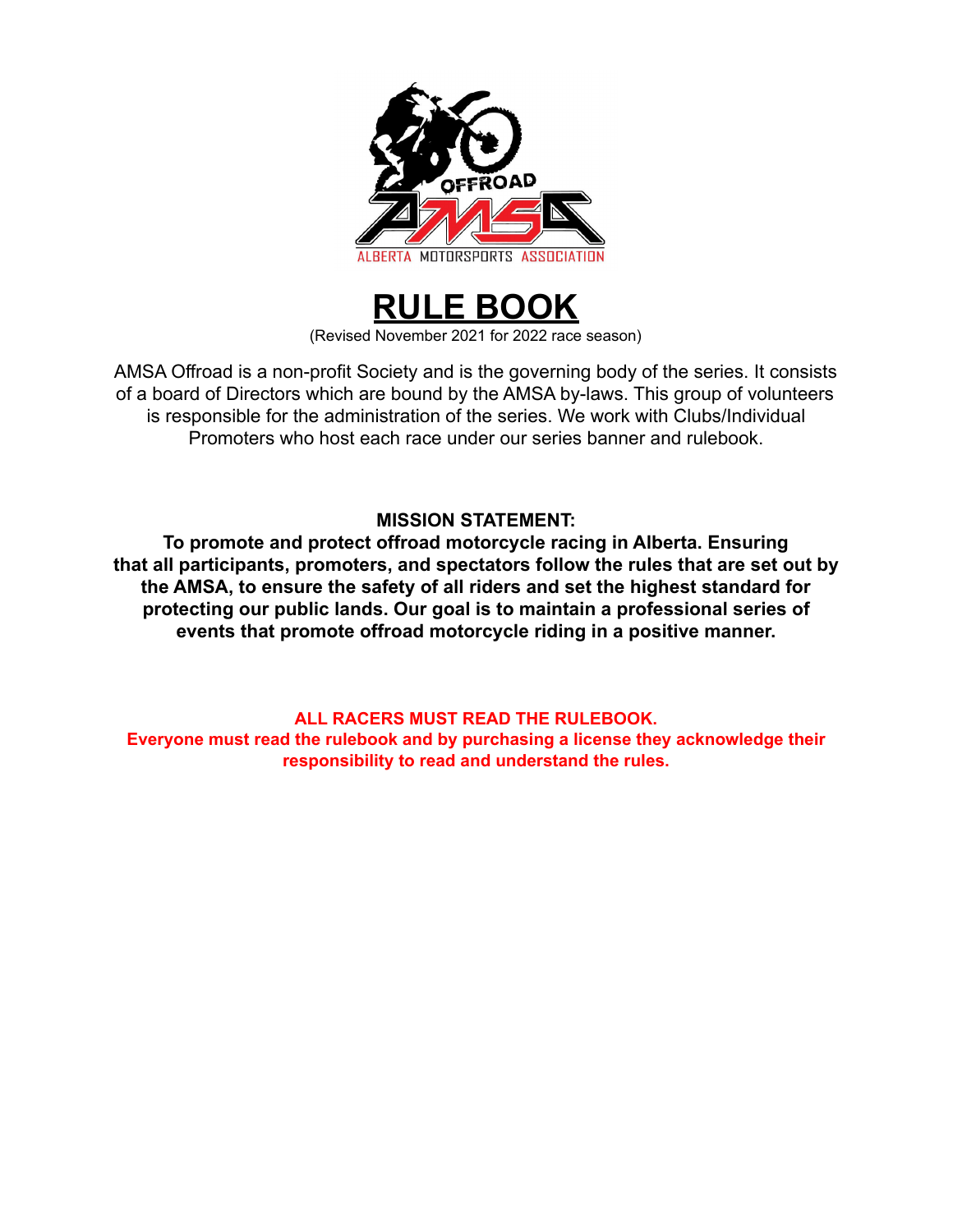## **0.0 AGM RULE CHANGE OVERVIEW**

## **1.0 GENERAL RULES & GUIDELINES**

- 1.1 Definitions
- 1.2 Championship<br>1.3 Championship
- Championship Points
- 1.3.1 Worker Points
- 1.3.2 Ties
- 1.4 Awards and Prize Money
- 1.5 Licensing and Fees<br>1.6 Bike Requirements
- **Bike Requirements**
- 1.6.2 Sound Testing
- 1.7 Equipment<br>1.8 Code of Co
- Code of Conduct
- 1.8.2 Conduct- Clubs/Promoters
- 1.8.3 Zero Abuse Policy

## **2.0 CLASSES**

- 2.1 Class Descriptions
- 2.2 Rider Numbers
- 2.3 Number plates
- 2.4 Advancement

### **3.0 RACE PROCEDURE**

- 3.1 Notice of Race
- 3.1.1 Pre-Riding
- 3.2 Course Marking<br>3.3 Start Procedure
- **Start Procedure**
- 3.4 Restarts
- 3.5 Finishing
- 3.6 Start Order
- 3.7 Two Moto Format
- 3.8 Safety
- 3.9 Suggested Schedule

### **4.0 PENALTIES**

- 4.1 Penalties- General
- 4.2 Competition Committee<br>4.3 Protest Procedure
- 4.3 Protest Procedure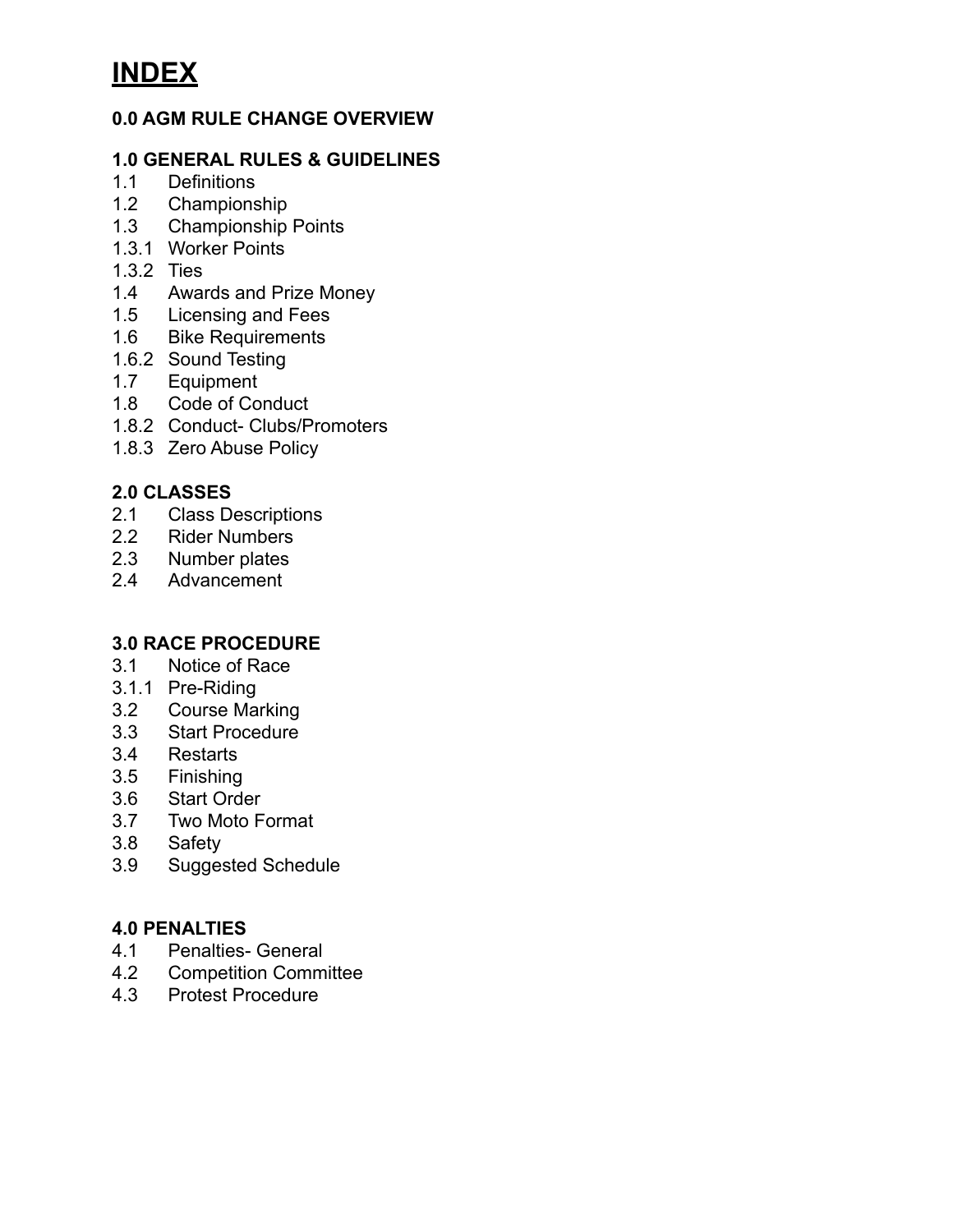# **0.0 2022 RULE CHANGES**

### **MOTION: ORGANIZERS WILL NOT RACE THEIR EVENT & PROMOTER POINTS WILL BE GIVEN TO 5 ORGANIZERS**

#### **1.3.1 Worker Points**

Event organizers are no longer permitted to ride their own event. We require promoters to have a span of control over their events at all times. Therefore; 5 organizers per event can apply for promoter points. Points will be awarded based on the rider's best season result plus one position. (ex. Best finish is 3rd, they will receive 2nd place equivalent worker points.) Worker points will only be awarded for one event per season.

#### **MOTION: WOMEN'S EXPERT TO HAVE A PRO PAYOUT of \$225**

#### **1.4 Awards and Prize Money**

Trophies must be awarded to each official class, for the top 3 finishers. In addition, minor merchandise prizes may also be given. The Sportsman class does not receive trophies as this is not a championship class. The PRO class has a mandatory \$500 payout from the promoter split between the top 5 riders (1st \$200, 2nd \$120, 3rd \$80, 4th \$60, 5th \$40). The Women's Expert class has a mandatory Pro payout of \$225 from the promoter, split between the top 3 riders. (1st \$100, 2nd \$75, \$50). Additional cash or merchandise prizes may be given at the promoter's discretion.

### **MOTION: STARTING ORDER CHANGE - JUNIOR TO START IN FRONT OF LADIES INTERMEDIATE**

**MOTION: DEAD CHECKS CAN NOW USE ITEM SUCH AS STICKERS, COLOURED ZIP TIES OR ITEMS OF THE PROMOTERS CHOOSING INSTEAD OF HOLE PUNCHES THAT MALFUNCTION. WILL BE ANNOUNCED AT RIDERS MEETING.**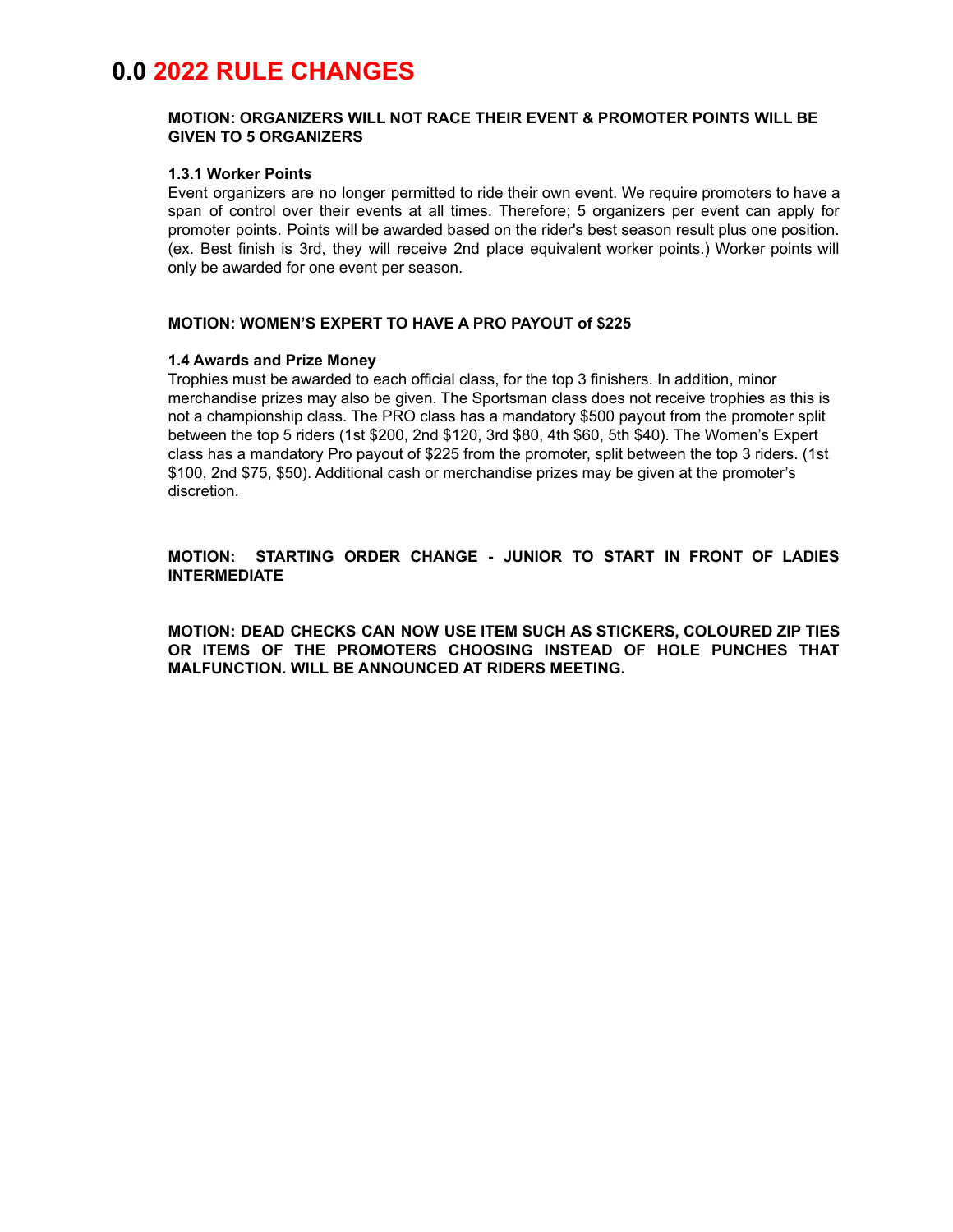# **1.0 GENERAL RULES & GUIDELINES**

### **1.1 Definitions**

The AMSA Offroad series will be capped at 8 rounds per year

1.1.2 Cross-country (XC): A long-distance Off-road race on a course consisting of one or more loops. one of the loops must be a minimum of 35 km. Various courses may be used in combination or separately to match the skill level of the different race classes. These loops will be completed only once.

1.1.3 Hare-Scramble (HS): An Off-road race held on a closed course of 25km to 35 km in length and the rider completes as many laps as possible is the specific class cut off time (see class description for cut off times).

1.1.4 Hybrid : A race held on a closed course including mx/enduro/grass track with a minimum length of 15km.

1.1.5 One day race events are prohibited (combining traditional Saturday and Sunday races into one day)

1.1.6 Competition Committee: The committee is a panel of 7 people formed at the AMSA Off-road Annual General Meeting.The Competition Committee will rule, by vote, on any disputes concerning hosting club or promoters, their events and rider issues. In the event of a tie vote, an appointed representative of the hosting club will cast a tie breaking vote. The Competition Committee shall have the authority to review infractions and apply their agreed upon interpretation of the Rule Book on a case by case basis.

### **1.2 Championship**

The AMSA Off-Road Championship will be decided based on total accumulated points in all rounds of the series, minus the allowed number of throwaways.

1.2.1 Throwaways will be applied according to the number of races scheduled for each race season.

1-6 Races - No throwaways apply

7- 8 races - One throwaway will apply

### **1.3 Championship Points**

Points towards the AMSA Off-road Provincial Series Championship are awarded to the first twenty finishers in each class, as shown in Table 3, below. A finisher is a rider who crossed the finish line with the machine they started on. Results shall be based on the number of full laps completed. Where two or more riders have completed an equal number of laps, the results will be based on the order in which they completed the final lap.

| <b>Position</b> | Points | <b>Position</b> | Points | <b>Position</b> | Points |
|-----------------|--------|-----------------|--------|-----------------|--------|
|                 | 25     | 8               | 13     | 15              |        |
| 2               | 22     | 9               | 12     | 16              |        |
| 3               | 20     | 10              | 11     | 17              |        |
|                 | 18     | 11              | 10     | 18              |        |
| 5               | 16     | 12              |        | 19              |        |
| 6               | 15     | 13              |        | <b>20</b>       |        |
|                 | 14     | 14              |        | $21+$           |        |

### Table 3: Championship Points.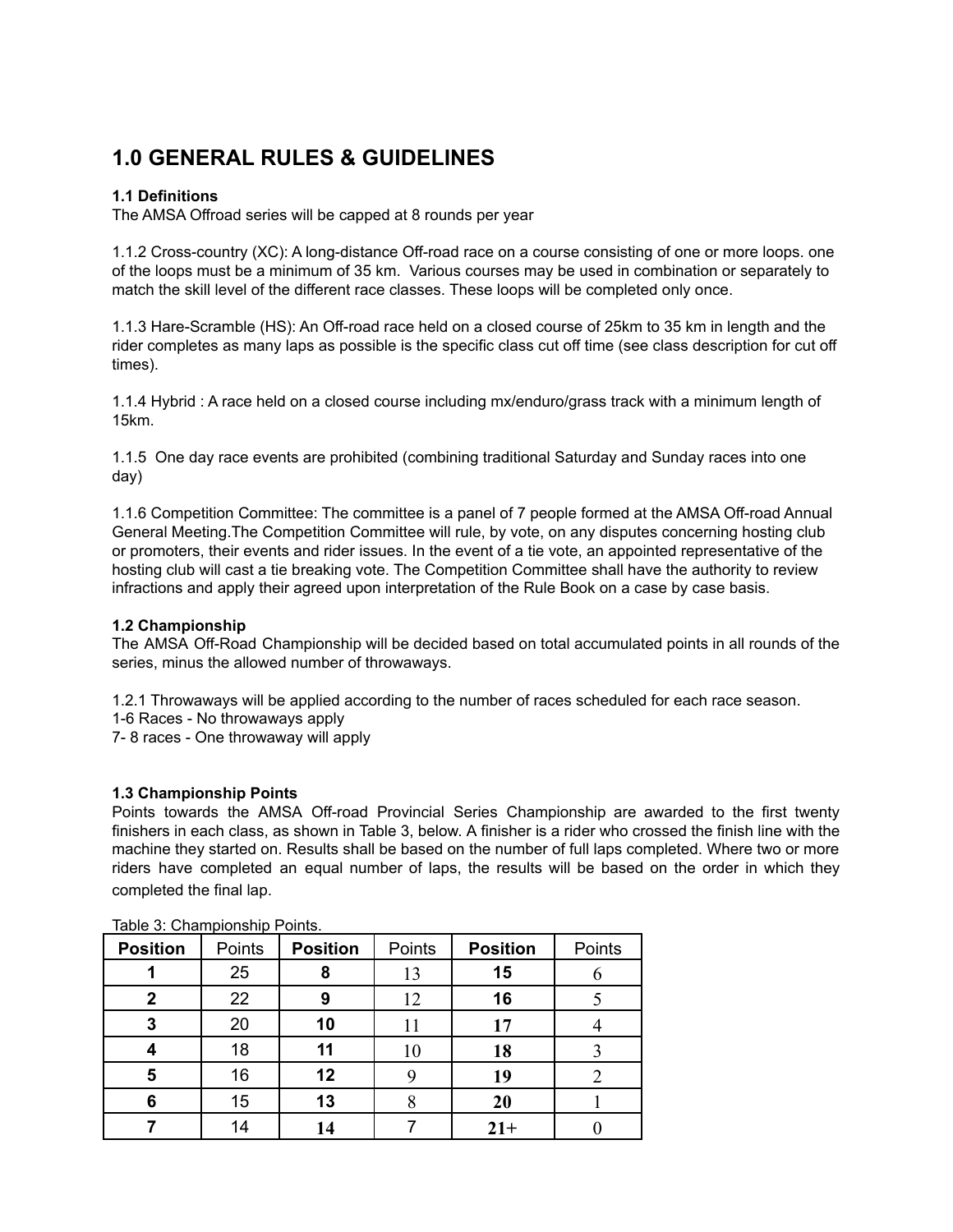### **1.3.1 Worker Points**

Event organizers have the option of riding in their own event or receiving worker points. A maximum of 3 organizers for Hare Scramble events and 5 for Cross Country events can receive points. Points will be awarded based on the rider's best season result plus one position. (ex. Best finish is 3rd, they will receive 2nd place equivalent worker points.) Worker points will only be awarded for one event per season.

1.3.1.1 The following criteria must be met:

- Must be a true organizer. An organizer is a person who applies for the event insurance, TFA's from the forestry, GPS and flag a course, ordering trophies, ordering T-shirts, prizes, helping the day of the event with office set up, sign in, staging area, check points, medical staff on site, and in general are the go to people of the event.
- Must be on site for both days of their event.
- Must be able to compete at the time of the event.
- 5 days PRIOR TO EVENT notice of who wants to receive their points must be submitted to the Race Director. A form will be sent out in each Promoter package and must be faxed or emailed back to the Off-Road Administrator.
- Points are not transferable to anyone else.
- You cannot win a Provincial title with only promoter points.
- You can only receive promoter points for one race per season.

### **1.3.2 Ties**

Ties will be broken by comparing the number of first, second, third, etc. place finishes until the ties are resolved. If there is still a tie then the rider who finished ahead of the other more often will receive the higher placing. 1.2.6 If there is still a tie after using the methods described in 1.2.5 then the rider who finished ahead in the last race of the season that they both participated in will finish ahead in the points standings. If the two riders did not compete against each other during the series, the rider who rode the most events in the series will be the winner

### **1.3.3 Good Samaritan Points**

Any racer that forfeits their own race to help a severely injured rider will be given 25 points for the race. This is not to be abused and meant for emergency situations. The Competition Committee has the ruling decision.

### **1.4 Awards and Prize Money**

Trophies must be awarded to each official class, for the top 3 finishers. In addition, minor merchandise prizes may also be given. The Sportsman class does not receive trophies as this is not a championship class. The PRO class is capped at a mandatory \$500 payout from the promoter. This is to be divided by the top 5 racers. Additional cash or merchandise prizes may be given at the promoter's discretion.

1.4.1 AMSA Provincial Championship series trophies will be awarded to First through Fifth place at the year end party.

1.4.2 AMSA Provincial Championship series riders placing First through Fifth will receive a rider prize purchased from a rider levy charged to Promoters.

### **1.5 Licensing and Fees**

All racers must hold in good standing an AMSA Off-road competition license valid for the current race season to be eligible for participation in race events. These can be purchased online [www.amsaoffroad.ca](http://www.amsaoffroad.ca) or at the race location during sign-in hours. **Race licenses must be presented (or a photo) at sign in or you must purchase a day licence.**

1.5.1 Race Entry Fees as follows: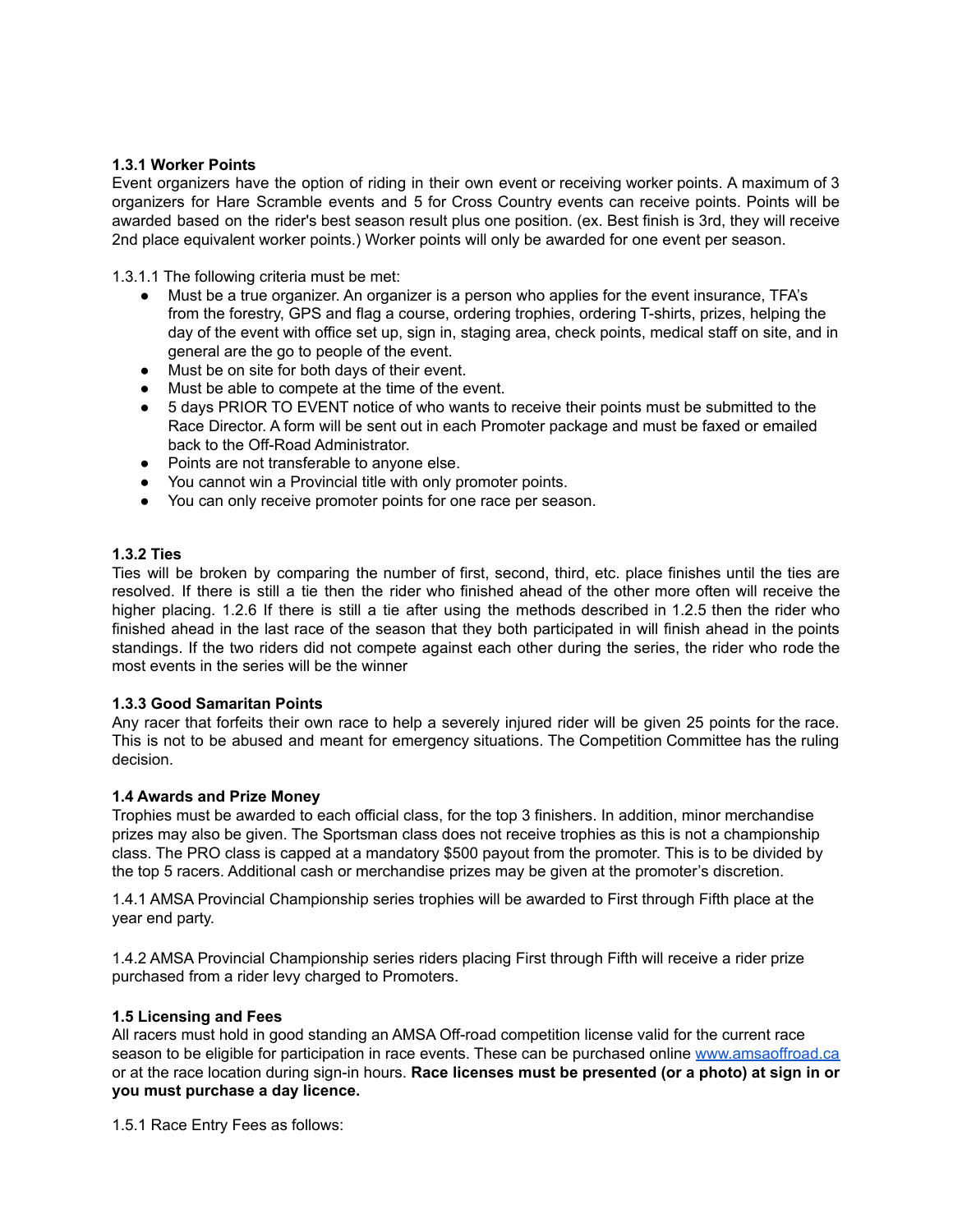Pre-Enter Online via www.mototally.com/amsa \$50 Saturday / \$35 Sunday Pay onsite on race day the fees will increase to \$60 Saturday / \$40 Sunday. 1.5.2 All racers and spectators must sign the onsite Insurance waiver.

1.5.3 The event organizer may charge a higher fee for late entries, but is under no obligation to accept late entries.

1.5.4 Other than a maximum \$10 per person per event gate fee, the event organizer must ensure that there are no involuntary charges collected directly from riders and pit crew other than those mandated above, and there shall be no restriction on the size or constituency of the pit crew.

#### **1.6 Bike Requirements**

Bikes are required to be registered and insured with a spark arrestor as per the Alberta Traffic Safety Act. This applies for Events on public land only. The only exception is to the headlight and tail light requirement during the race. Outside of the event they will be required on the bike.

1.6.1 Any rider from out of Province is required to be in compliance with their jurisdiction of residence.

1.6.1.2 Each rider must use the same motorcycle for the entire length of the race.

1.6.1.3 Motorcycles must be in good working order with no loose parts or leaks. Motorcycles may be disqualified from competition for safety or environmental considerations at the discretion of the Competition Committee.

#### **1.6.2 Sound Testing**

All exhaust systems must comply with the Alberta Traffic Safety Act - Off Highway Vehicle Regulation. Additionally, mufflers are required to limit sound output to 96 dB (decibels) or less, as measured using methods approved, from time to time, by the Competition Committee. Please self-regulate and AMSA will have sound testing equipment onsite. Let's show our consideration of shared land use zones and keep the noise down.

### **1.7 Protective Equipment**

The following are the minimum requirements to compete; additional safety gear is recommended. **Proper selection of helmet and safety apparel is the rider's sole responsibility.**

1.7.1 A Helmet must be worn at all times when operating a motorcycle during an event and in the pits. Helmets must be certified by the manufacturer as meeting one or more of the following standards, and must have the official certification label(s) affixed and clearly visible (not painted over):

> D.O.T. FMVSS 218 Manufactured in 1989 or later. The original label indicating the month and year of manufacture must be affixed to the helmet. Snell M85 or M90 or updates. CSA 3D230M85 or updates.

1.7.2 Eye protection in the form of shatterproof goggles or safety glasses is MANDATORY. Tear Offs are NOT allowed, as they are considered to be litter on public land. Roll-offs are permitted.

1.7.3 Full length protective motocross or off-road riding pants are MANDATORY and knee guards are highly recommended.

1.7.4 Long sleeved shirt, jersey, and/or jacket. Chest protector and elbow guards recommended.

1.7.5 Protective boots that are at least 8" high for adults. Pee Wee and Kids riders must have a minimum of leather or similar protective material "high top" boots completely covering the ankle and lower shin. Mandatory.

### **1.8 Code of Conduct**

Riders, their guests, pit crew, etc. are expected to behave in a sportsmanlike manner.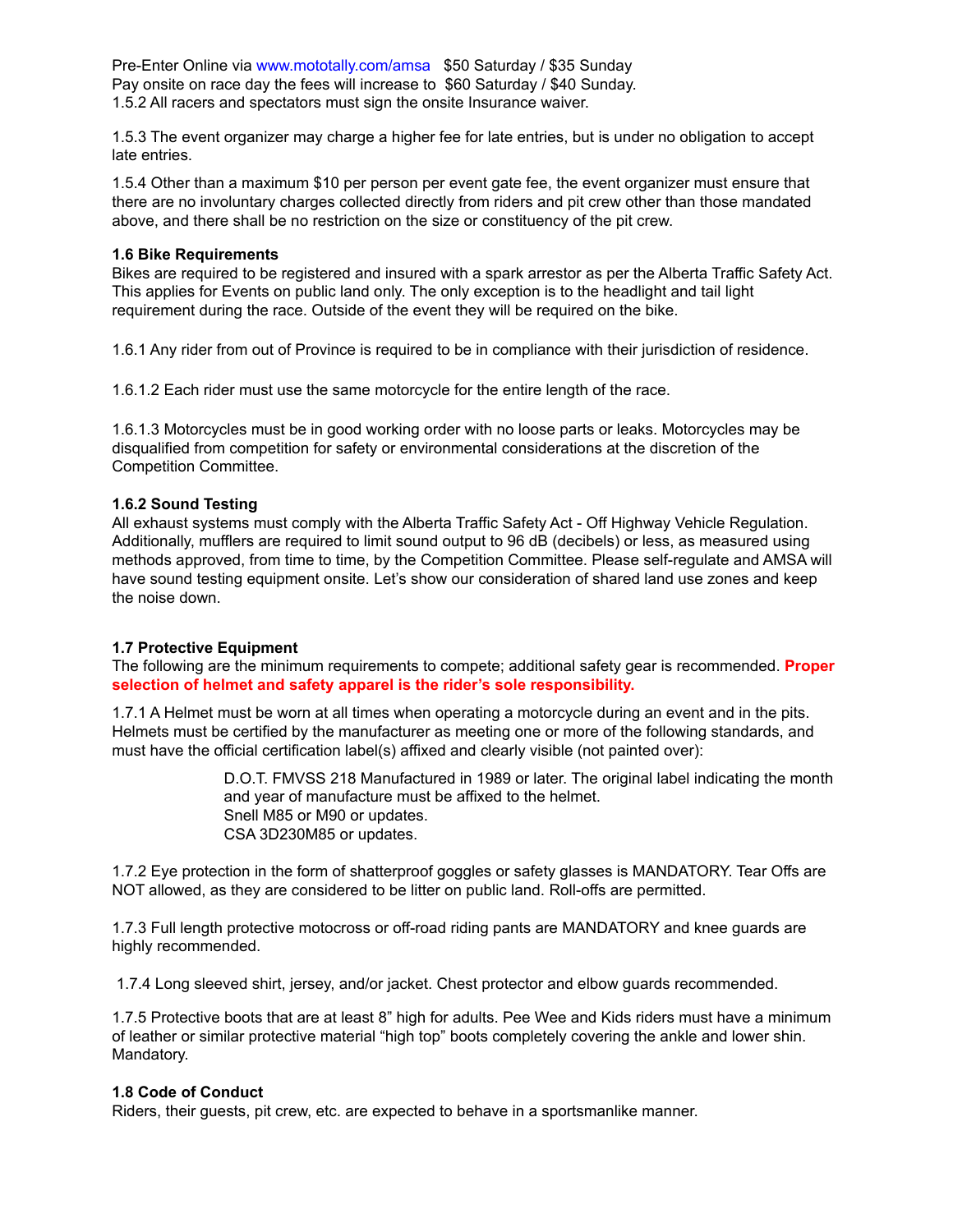1.8.1.1 All dogs must be on leash. Owners must pick up their dog poop and respect the areas.

1.8.1.2 Slower riders are required to allow faster riders to pass. The slower rider moves to the right when possible to be passed on the left. The slower rider must take the first opportunity to allow the faster rider to pass. This requirement does not apply when both riders are competing in the same class.

### 1.8.1.3 TREAD LIGHTLY

**"T"ravel** responsibly on designated trails in permitted areas.

**"R"espect** the right of others including private property, recreational trail users, and campers **.**

**"E"ducate** yourself by obtaining maps and regulations from public agencies.

**"A"void** sensitive areas such as meadows, lakeshores, wetlands, and streams, unless on designated routes.

**"D"o** your part by leaving the area better than you found it, and join a local club of enthusiasts

### **1.8.2 Conduct- Clubs/Promoters**

Promoters are expected to deliver races in a timely manner in accordance with the standards laid out in the Rule Book and the Promoter pack. Penalties for failing to deliver races according to these standards can result in financial penalties of up to \$500, at the discretion of the Competition Committee and the AMSA Board of Directors.

1.8.2.2 Hosting clubs and or promoters are responsible for removing ALL flagging from the course after their event and removal of old ribbons in a timely manner.

### **1.8.3 Zero Abuse Policy**

Threats or violence toward event organizers, amsa officials, or riders anywhere on the premises prior to, during or after an AMSA Sanctioned race may result in disqualification from the remainder of the series, retroactive loss of all accumulated series points, and further disciplinary action by the competition committee. There is "**ZERO TOLERANCE**" for bullying, and the behaviour of you, your family, and friends matter! You are responsible for anyone associated with you at any AMSA sanctioned event.

## **2.0 CLASSES**

Below is a description of all the classes offered; it is the riders responsibility to choose the best suited class for their skill set and age.

| <b>Class</b><br><b>General Description</b> |                                                                                                                                                                                      | Age        | Age        | <b>Numbers on</b>              |
|--------------------------------------------|--------------------------------------------------------------------------------------------------------------------------------------------------------------------------------------|------------|------------|--------------------------------|
|                                            |                                                                                                                                                                                      | <b>Min</b> | <b>Max</b> | <b>Plate Color</b>             |
| <b>PRO</b>                                 | Elite class with the highest skilled racers. This<br>class will now be open and the competition<br>committee will have the ability to approve Pro<br>Status.                         |            |            | White on Red                   |
| <b>EXPERT</b>                              | Expert racers working towards Pro.<br>Experience from intermediate or another A<br>class.                                                                                            | 13         |            | Black on<br>Orange             |
| <b>VET MASTER</b>                          | This is a speed based class, meant for our fastest<br>and highest level of skilled vets. This is the class<br>that EX Pro and Expert racers can move to and<br>still be competitive. | 30         |            | White on Black<br>with an "A"  |
| $+30A$                                     | Advanced skilled veteran aged riders that have<br>not formerly competed in Expert or Pro.                                                                                            | 30         |            | White on Green<br>with an "A". |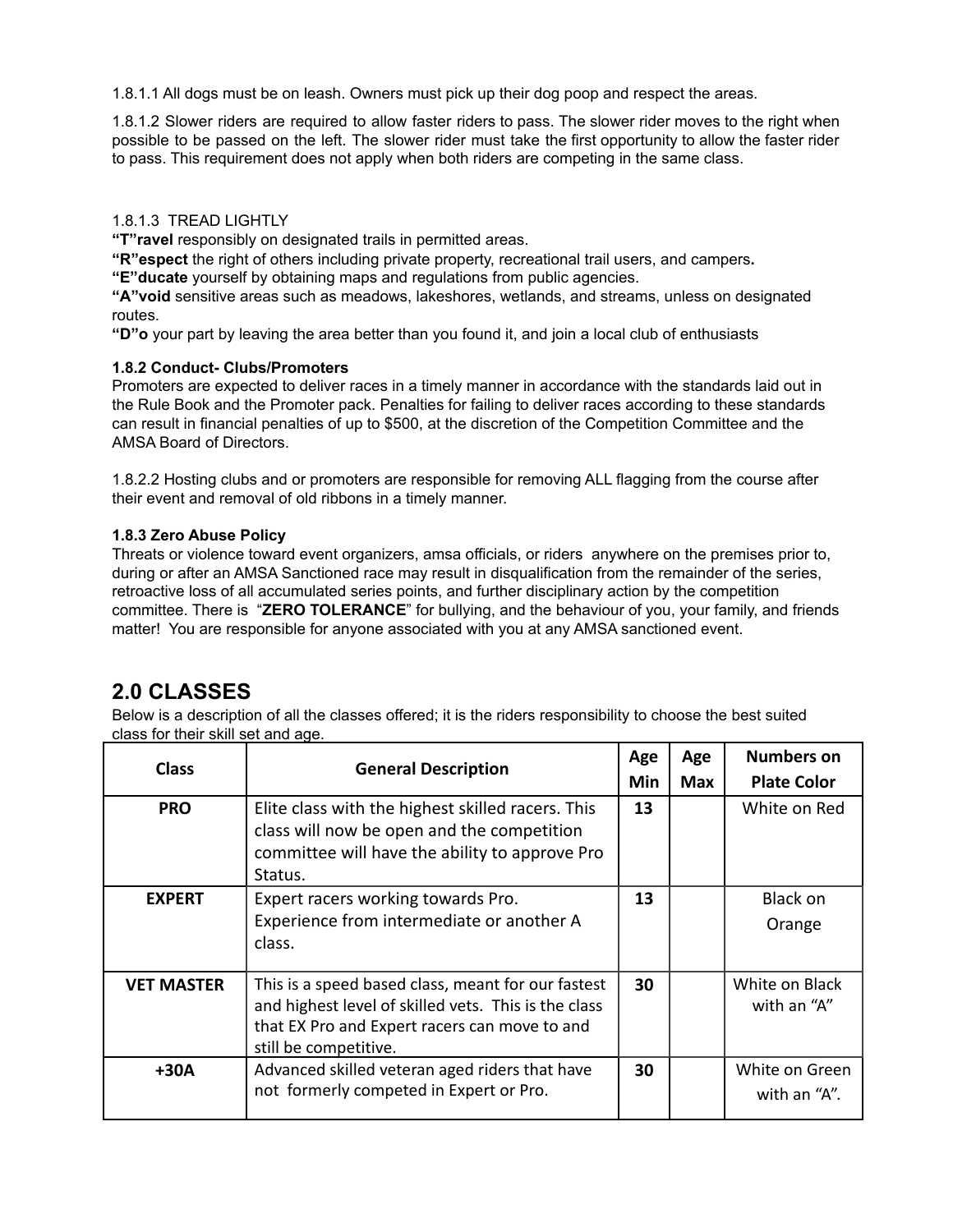| $+40A$                                                                      | Advanced skilled veteran aged riders that have<br>40                                                  |    |    | Black on White,              |
|-----------------------------------------------------------------------------|-------------------------------------------------------------------------------------------------------|----|----|------------------------------|
|                                                                             | not formerly competed in Expert or Pro.                                                               |    |    | with an "A".                 |
| <b>INTERMEDIATE</b>                                                         | High skill level, working to advance to Expert.                                                       | 13 |    | <b>Black on Yellow</b>       |
|                                                                             | Must have racing experience.                                                                          |    |    |                              |
| <b>LADIES EXPERT</b>                                                        | Restricted to females with advanced skills.                                                           | 13 |    | White on Blue                |
|                                                                             | Racers must first ride in the Ladies<br>Intermediate class in order to advance.                       |    |    |                              |
|                                                                             |                                                                                                       |    |    |                              |
| $+50$                                                                       | Our Riders who are 50+.                                                                               | 50 |    | White on Black               |
| $+60$                                                                       | Our Legend Riders who are 60+.                                                                        | 60 |    | White on Black               |
| $+30B$                                                                      | Veteran aged riders with experience that have<br>not formerly competed in Pro, Expert, or             | 30 |    | White on Green<br>with a "B" |
|                                                                             | Vetmaster.                                                                                            |    |    |                              |
| $+40B$                                                                      | Veteran aged riders with experience that have                                                         | 40 |    | <b>Black on White</b>        |
|                                                                             | not formerly competed in Pro, Expert, or<br>Vetmaster.                                                |    |    | with a "B"                   |
| <b>JUNIOR</b>                                                               | Medium skill set with some race experience.<br>Racers working towards intermediate.                   | 13 |    | Red on White                 |
|                                                                             |                                                                                                       |    |    |                              |
| <b>LADIES</b>                                                               | Restricted to female riders with experience or<br>13<br>those advancing from the ladies Junior class. |    |    | White on Blue<br>with an "I" |
| <b>INTERMEDIATE</b>                                                         |                                                                                                       |    |    |                              |
| New racers only with limited experience. Current<br><b>BEGINNER</b>         |                                                                                                       | 13 |    | Red on White                 |
| and former Kids Expert class racers are NOT<br>eligible. Minimum 85cc bike. |                                                                                                       |    |    | with a "B"                   |
|                                                                             |                                                                                                       |    |    |                              |
| <b>KIDS EXPERT</b>                                                          | This class is for experienced pre-teen racers<br>working towards racing on the Adult day.             |    | 16 | Red on White<br>with an "E"  |
|                                                                             | Anyone 17 years on January 1st is no longer                                                           |    |    |                              |
|                                                                             | eligible.                                                                                             |    |    |                              |
| <b>SPORTSMAN</b>                                                            | An introductory class for the new racer who is                                                        | 16 |    |                              |
|                                                                             | not comfortable with the B loop. It will be on<br>the kids expert loop. This is not a trophy class    |    |    |                              |
|                                                                             | and will not be included in the championship.                                                         |    |    |                              |
|                                                                             | The Sportsman Class is meant to be a stepping<br>stone to move to the Saturday races and not a        |    |    |                              |
|                                                                             | permanent place.                                                                                      |    |    |                              |
| <b>KIDS</b>                                                                 | 65cc and up. Kids who are ready to try more                                                           |    | 16 | Red on White                 |
| <b>INTERMEDIATE</b>                                                         | difficult terrain.                                                                                    |    |    | with an "I"                  |
|                                                                             |                                                                                                       |    |    |                              |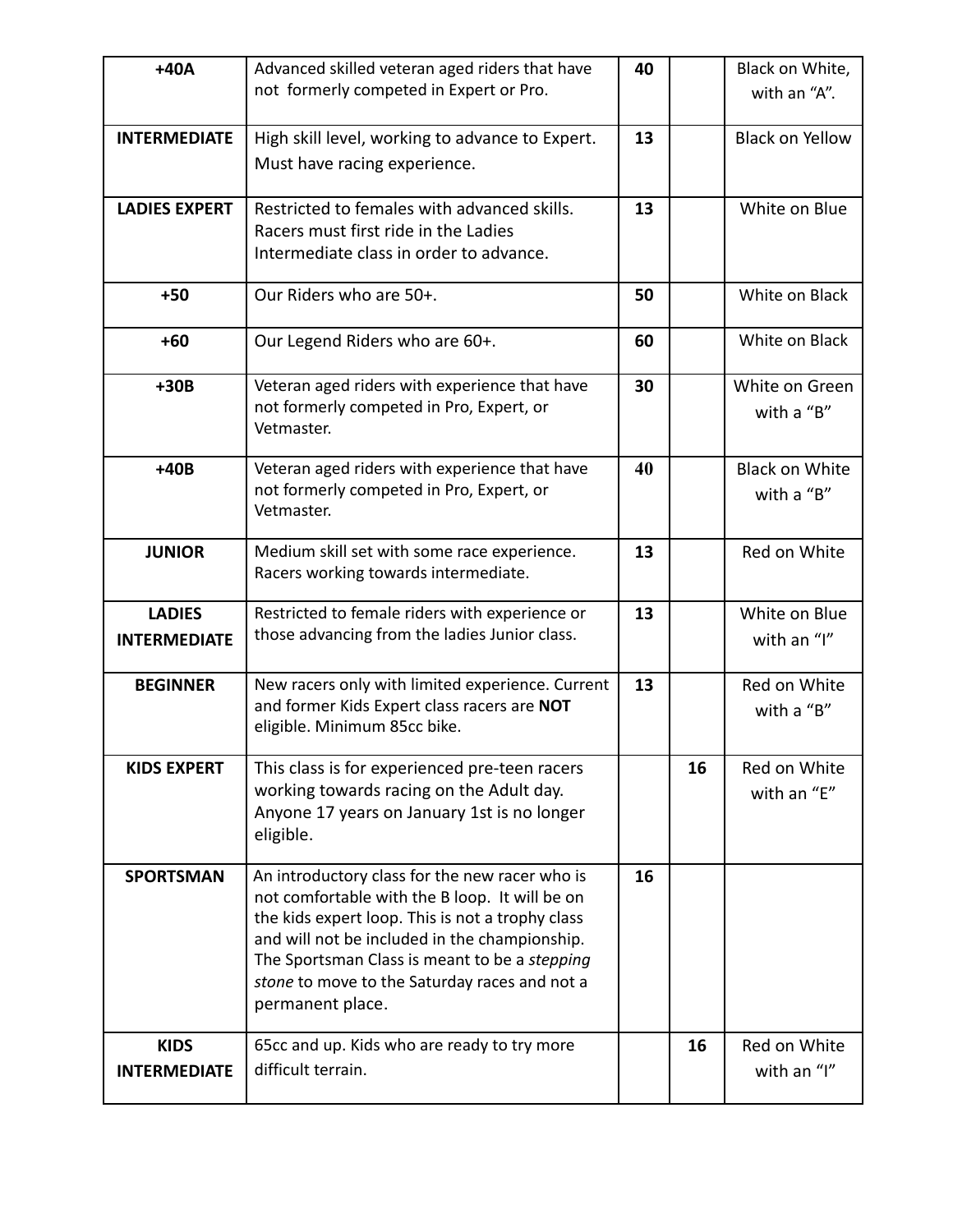| <b>LADIES JUNIOR</b>                 | Restricted to female riders who have some<br>experience. Can cross over with Ladies<br>Intermediate for one season before<br>advancement to the higher class.         | 13 |                            | White on Blue<br>with an "J" |
|--------------------------------------|-----------------------------------------------------------------------------------------------------------------------------------------------------------------------|----|----------------------------|------------------------------|
| <b>LADIES</b><br><b>BEGINNER</b>     | Restricted to beginner female riders.                                                                                                                                 | 13 |                            | White on Blue<br>with a "B"  |
| <b>KIDS JUNIOR</b>                   | 65cc and up. Kids who have racing experience.<br>Will be limited to 19"-16" tires, No full size bikes<br>allowed in this class.                                       | 16 |                            | Red on White<br>with a "J"   |
| <b>KIDS BEGINNER</b>                 | First time clutch users and first times racers.<br>Manual clutch bike must be used. Will be<br>limited to 19"-16" tires, No full size bikes<br>allowed in this class. | 16 |                            | Red on White<br>with a "B"   |
| <b>PEEWEE EXPERT</b>                 | Advanced skill set with racing experience.<br>Maximum 50cc 2-stroke and 110cc 4-stroke,<br>automatic clutch minibikes.                                                |    | 12                         | Red on White<br>with an "E"  |
| <b>PEEWEE</b><br><b>INTERMEDIATE</b> | Some riding experience, max 50cc 2T/ 110cc 4T<br>automatic clutch mini bikes                                                                                          | 12 |                            | Red on White<br>with a "I"   |
| <b>PEEWEE</b><br><b>BEGINNER</b>     | New racers with limited riding skill set 10" wheel<br>12<br>size restriction. They will race on a separate<br>course appropriate for learning and bike size           |    | Red on White<br>with a "B" |                              |

2.1 If you are 17 years of age on January 1st, you are no longer eligible to participate in the Kids classes. Only Kids Expert riders that also meet the requirements of the adult junior class may race in both classes (subject to the race schedule, which will not be rearranged to accommodate dual class riders). Advancement points will be accumulated for these riders that enter the adult class. Once advanced from the adult junior class the rider is no longer eligible for the kids classes.

2.1.1 Pee Wee and Kids classes are mainly based on skill level, the discretion of the parent or guardian, and the competition committee. The series winners in the Pee Wee and Kids classes will automatically advance to the next class, subject to any class rules (i.e. age restrictions).

### **2.2 Rider Numbers**

Riders apply for their numbers when registering for their competition license. The deadline to retain your previous race number is **February 29th of every year** by purchasing a new license. After this deadline passes, all numbers that have not been retained will be available to other racers. The event organizer must use AMSA Off-road assigned numbers for sign in and event scoring.

2.2.1 Pro Numbers will be reserved first and take precedence over other requests. #1 is reserved by default for the Pro series champion.

### **2.3 Number plates and badging**

The proper colors and race numbers must be displayed on all 3 sides of the bike. Please refer to Class descriptions, above for number plate colours. Racers must have the correct badging for their bike so racers and promoters can identify riders for passing, scoring, and safety.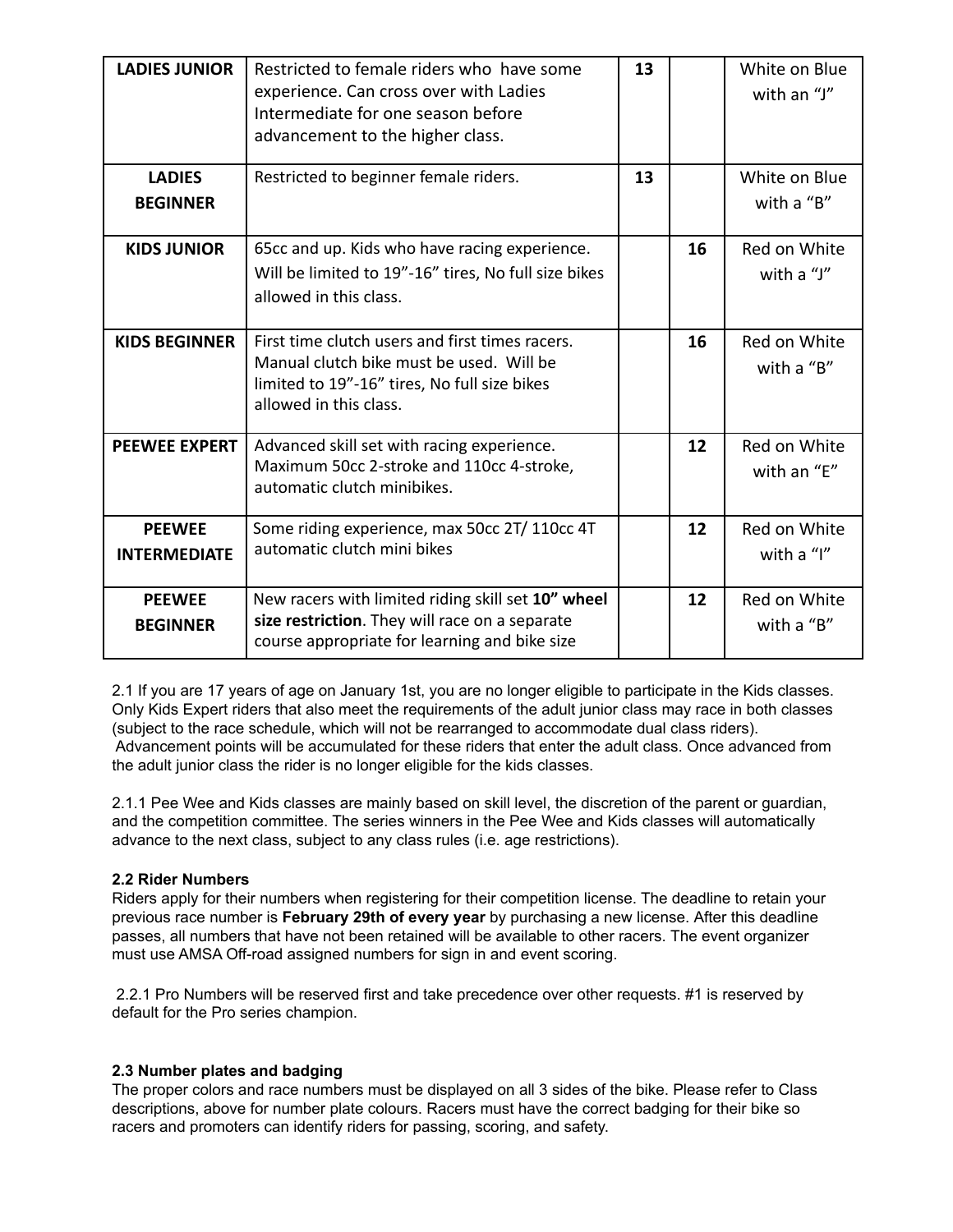2.3.1 AMSA has purchased coloured class stickers and are printing temporary numbers for new day racers so that everyone can be identified during the event.

2.3.2 AMSA has coloured helmet class stickers to be placed on the back of helmets so that riders can be identified quickly by class. These are given free to each racer and are mandatory.

2.3.3 Anyone participating in the series needs to comply with the badging rules, and there is zero excuse to line up on the start unbadged. **The penalty for a racer who does not comply with these rules, will be a 5min time penalty added at the end of the race.**

### **2.4 Advancement**

Over the course of a series the class advancement points are summed to determine if a rider has accumulated points equal to or greater than the threshold for advancement.. Riders that meet or exceed the threshold for advancement are required to advance to the next class after the series in which they earned their advancement points.

Class advancement points are assigned for each race as follows:

 $1<sup>st</sup>$  place = 4 advancement points.

 $2<sup>nd</sup>$  place = 3 advancement points.

 $3<sup>rd</sup>$  place = 2 advancement points.

 $4<sup>th</sup>$  place = 1 advancement point.

2.4.1 A rider may voluntarily advance to the next class provided there are no objections from the Competition Committee or event organizers. A voluntary advancement has **two events** to try the new class and on the third event the advancement becomes permanent.

2.4.2 Except as allowed in (2.4.1), all class advancements are permanent. A rider may downgrade their class only with written permission from the Competition Committee.

2.4.3 Advancement from Ladies Junior to Ladies Intermediate can be a transitional year, where a Ladies Junior rider can race both days in the women's classes; but for one year only. The Competition Committee will decide if the advancement is permanent or not.

2.4.4 The Competition Committee will facilitate the automatic class advancement rules and any exceptions.

### **The threshold for class advancement is**:

| Beginner to Junior 1.0 x number of races finishing in top 20                |
|-----------------------------------------------------------------------------|
| Junior to Intermediate 1.5 x number of races finishing in top 20            |
| Ladies Intermediate to Ladies 2.0 x number of races finishing in top 20     |
|                                                                             |
| Intermediate to Expert 2.0 x number of races finishing in top 20            |
| +30B to +30A 2.0 x number of races finishing in top 20                      |
| +40B to +40A 2.0 x number of races finishing in top 20                      |
| Expert to Pro Anyone can apply to the competition committee for PRO status. |
|                                                                             |

**Example:** A Junior rider competes in four races and finishes 2nd, 3rd, 4th, and 18th. The rider's advancement points are  $3 + 2 + 1 = 6$ . This rider's threshold for advancement is 1.5 x 4 = 6.0 This rider will advance from Junior to Intermediate.

2.4.5 Ladies and age class riders will not be automatically advanced for placing top 5. Advancement will occur if criteria is met and rider lap times show they are competitive in the next class.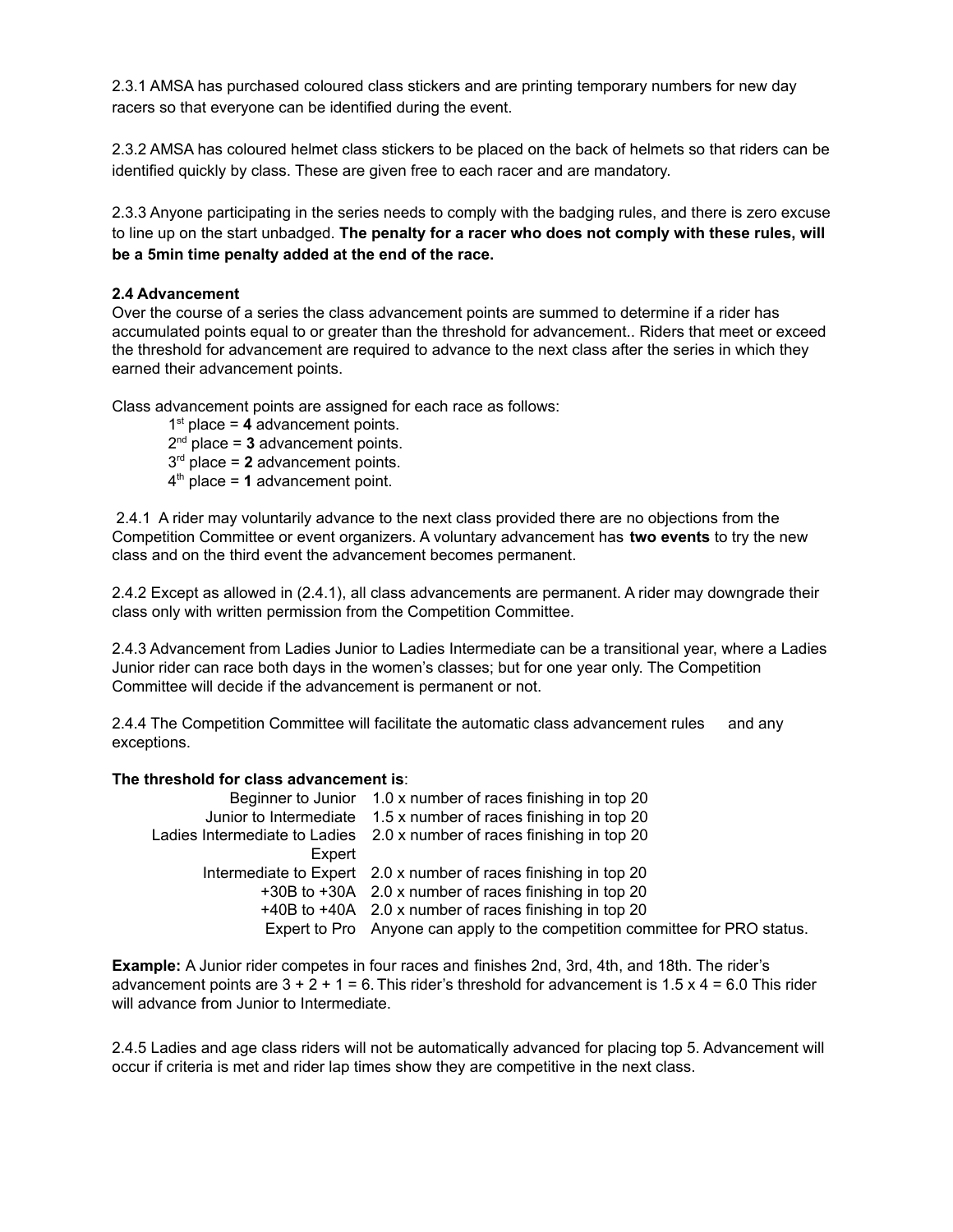# **3.0 RACE PROCEDURE**

### **3.1 Notice of Race**

The Notice of Race should be in the form of a poster on the AMSA website at least fourteen (14) days prior to the event. The Notice of Race must specify sound testing, sign in times, gate fees (if any, which must also be specified on the race calendar). The Notice of Race should include the logo of the official Title and Gold sponsors, relevant dates and times, travel directions, and entry fees.

### 3.1.1 **Pre-Riding**

**Pre-riding is prohibited with the exception allowed for a parade lap, or promoter members flagging the course. Riders may not practice riding on the adult course five (5) days leading up to and on the day of the race. Penalty up to DSQ based on the competition committee's discretion. Any concerns/complaints related to individuals pre-riding must be brought to the attention of the amsa off road competition committee as soon as possible but no later than directly following the riders meeting. All concerns/penalties/disqualifications will be levied at that time prior to the start of the race.**

3.1.2 Pre-riding protests must be made prior to the race start. See Protest Procedure.

### **3.2 Course Marking**

The race course is to be marked with ribbon as written below. Additional markings, such as direction arrows may be used to further clarify the race course.

- **Pink** on straight sections, preferably on the right-hand side of the trail.
- **Pink** and **blue** together for turns, to the side of the trail to which the rider is to turn. Easy or low speed turns will have one **pink**/ **blue** marking. High-speed turns will have three, evenly spaced **pink/blue** markings.
- Hazards and wrong ways will be marked in **yellow** ribbon and wrong ways may also be marked with a "W".
- Live and dead checks will be marked in **white.**

3.2..2 Distance markers (such as pie plates) will be prominently displayed on the course, with no more than 5-10 km between markers. These will be used to report the location of an injured rider.

3.2.3 The starting line must be wide enough to fairly accommodate the number of riders in each class and there must be adequate width from the starting line to the first obstacle to accommodate safe passing. Promoters must mark class rows with stakes and pie plates for ease of use.

3.2.4 Riders must remain on the marked race course at all times. Where markings exist on both sides of the trail, the rider must pass between the two markings.

3.2.5 Riders must exercise due care and control to avoid damaging course markings. Only event organizers may authorize changes to markings.

3.2.6 In the event of a severe traffic jam at an obstacle, a rider may exit the course only as far as necessary to clear the traffic jam. The race course will extend a maximum of 10 meters to the left or right of any single marking. The rider must re-enter the course at the point immediately following the traffic jam, or as near to it as is reasonably possible. On subsequent laps, the original course must be followed.

3.2.7 Where a motocross track forms parts of the race course or where motocross style course markings are in use (rope, banners, berms etc.), riders may not leave the race course. If a rider does leave the course in said areas, he or she must re-enter the course at or behind the point of exit, pit lane area excepted. Penalty for infraction: 5 positions in the event results.

3.2.8 Remote checkpoints may be incorporated into the race course. These may be live or dead checks. Dead checks will have 2 punches or items such as stickers, coloured zip ties, at the discretion of the promoter for riders to use. Live checks will be manned by 2 volunteers at each checkpoint.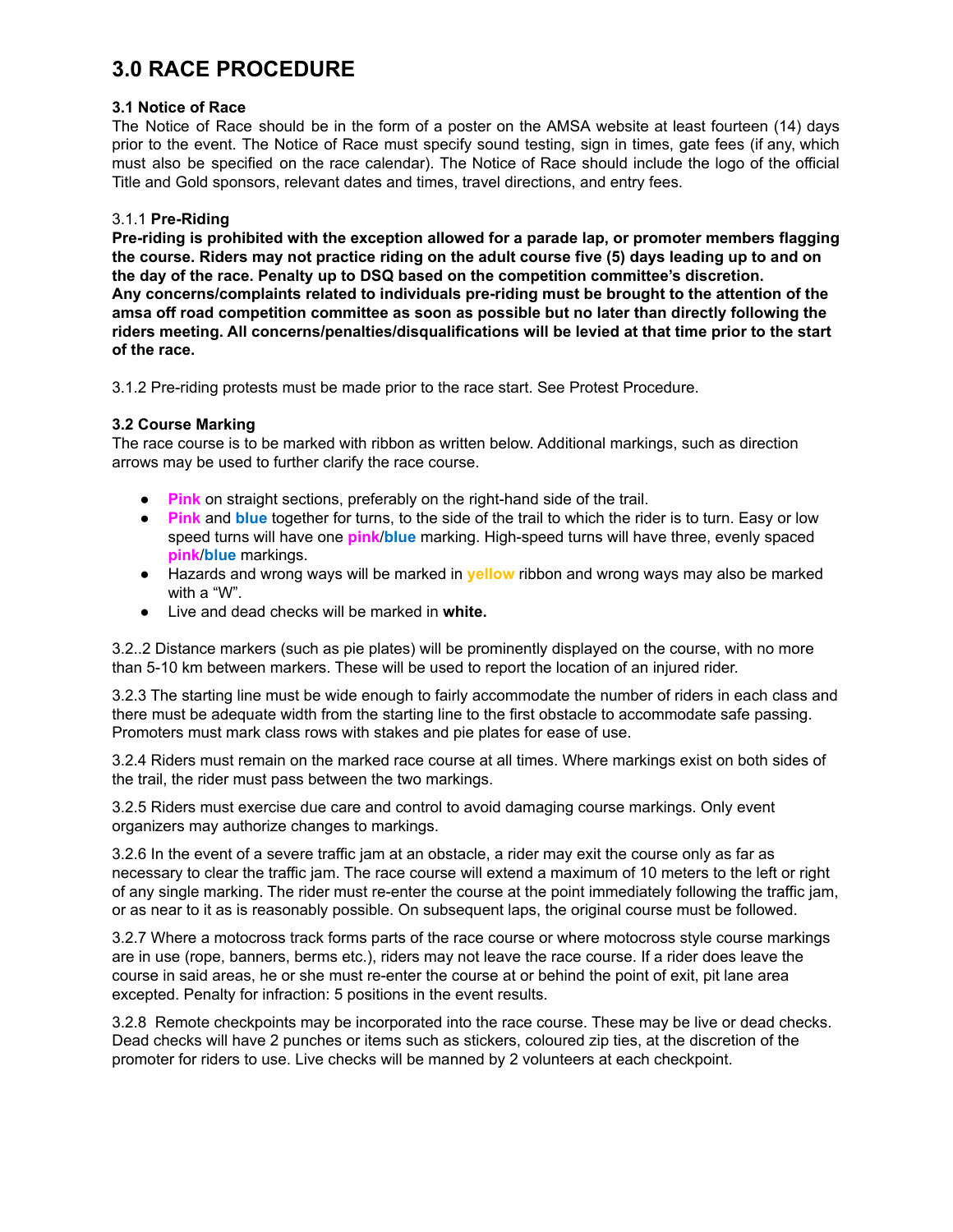Dead Checks must:

- 1. Check points must be preceded with white ribbon on both sides of the racecourse at a distance of 50 yard/150feet. the white ribbons may be at the same location as pink ribbons or closer.
- 2. The location of the checkpoint containing the punch will be marked with solid strands of white ribbon on both sides of the racecourse at a minimum distance of 30 feet.
- 3. The check point and ribbons will be designed so it forces the riders to pass the punch
- 4. Check point names/numbers must be identified on 12x12 plates at the punch location.
- 5. Check points will not be set up on hills (climbing/descending/sides) or areas that have a good chance to be missed.
- 6. Promoters must provide pictures of each Dead Check to the Competition Committee for approval prior to the event commencing. Any checks that do not meet the requirements set within this rulebook will be ruled as null and void.

3.2.9 Riders must come to a complete stop for their check person at all "Live Checks." Riders must take care to exit "Live Checks" safely and without wheel spin.

3.2.10 The finish line is considered a "Live Check" with scoring lanes. No passing is allowed in the scoring lanes.

3.2.11 Event organizers must take reasonable precautions to prevent both accidental and intentional course cutting.

3.2.12 The goal of the AMSA is to have rider friendly courses with the intention of having the largest number of finishers possible. It is up to the promoter to take this into consideration when creating a course. Promoters should test the adult course by having a "B" rider complete the loop in a reasonable time to test the difficulty level.

3.2.13. Pee Wee courses need to consider the length of course appropriate for bike size, terrain, and FUN FACTOR. The goal is to avoid excessive lap counts and still have the riders finish and build skill.

### **3.3 Start Procedure**

A Mandatory Rider's Meeting will be held prior to the race to explain the race course markings, fueling area, and hazards. The start of the rider's meeting will be signaled using a horn. As announced at sign in, Rider's meetings will be located either on the starting line 10 minutes prior to the race starting time or at a designated area 20 minutes prior to the race starting time.

3.3.1 Though not required, event organizers may lead a "parade lap" of the race course or any portion thereof prior to the start of the race. No passing of the leader is permitted.

3.3.2 Riders are to assemble at the start line at the appointed time with dead engines.

3.3.3 Starts are DEAD ENGINE with Hands on Bars; at the discretion of the promoter.

3.3.4 Riders must ensure they are starting in their correct class. Riders starting in advance of their proper class will be penalized one lap.

3.3.5 The start for each class shall be indicated by an air horn, or a start gate.

3.3.6 The time clock for the A-classes will begin counting when the PRO class leaves the starting line. Each class will have its own, separate start with a minimum of 30 second intervals between each start. There will be a 10-15 min delay between starting the B classes, to better space riders and give a clear track. This will allow for the A classes to have a 2.5HR cutoff based off the Pro class, and the B-classes will have a 2.0HR cutoff based on the 50+ class start.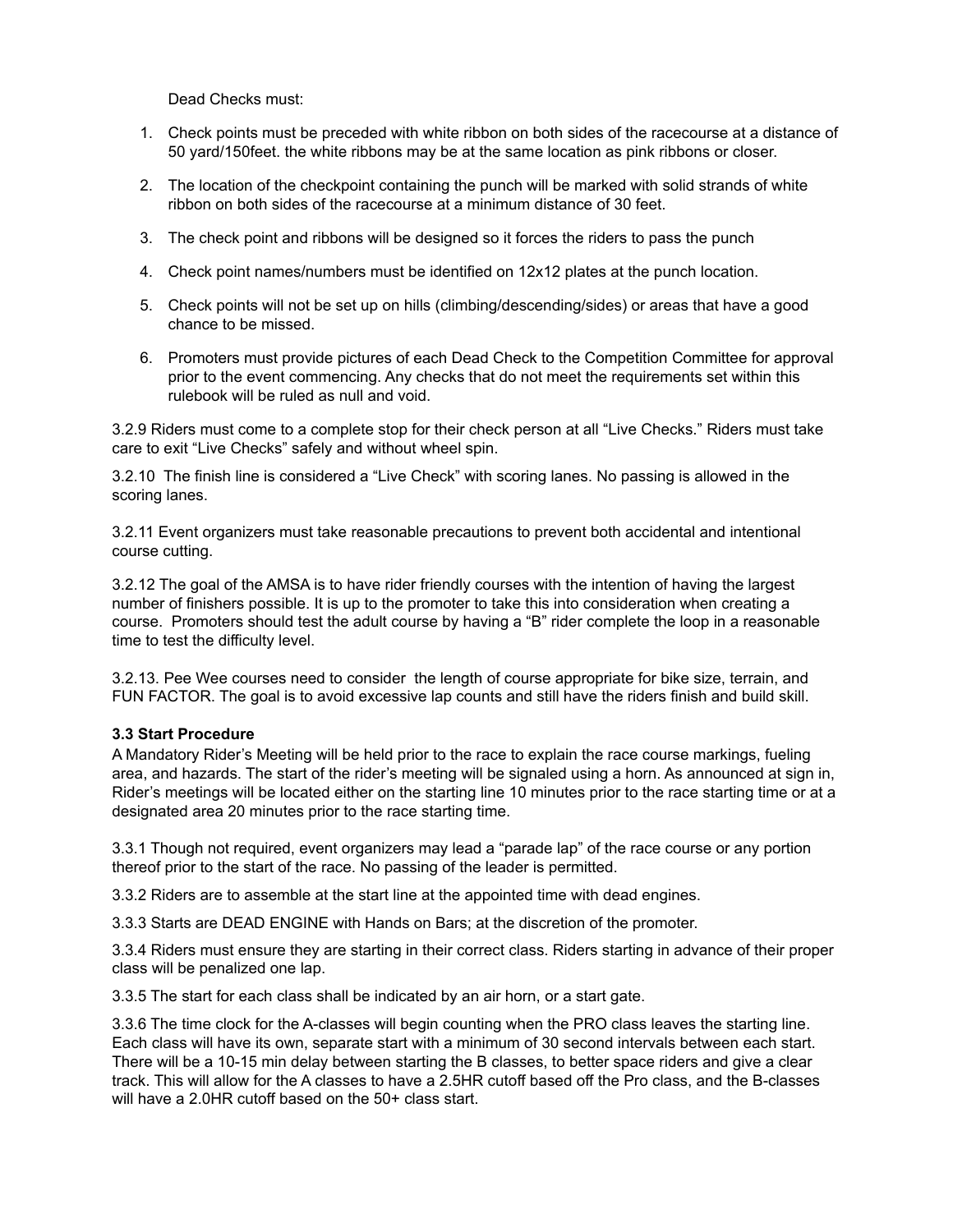3.3.7 An event's Cut-off Time(s) may be reduced to address environmental or safety concerns.

3.3.8 If a rider is having mechanical issues on the start line and cannot remedy within 30 seconds of his/her class starting, they will be asked to move to the sidelines to avoid disrupting the start of the next class.

3.3.9 The event organizers may elect to run an event in two separate competitions. For example, Pro/Expert, +30A, +40A, Intermediate, and Ladies Expert classes during one time period and the balance of the classes during a different time.

### **3.4 Restarts and Stopping the Race**

A false start occurs when a rider leaves the starting line prior to the signal. The penalty for a false start shall be one lap in the results.

3.4.1 The only person authorized to stop a race is the race Promoter or their delegate.

3.4.2 If an accident should occur on the start, where a rider cannot be moved in time to start the next class and there is no room to route the riders safely around, the remaining classes will not start until it is safe to do so. The remaining classes will have their start time adjusted to compensate for the delay.

3.4.3 Where a race is stopped, the positions of the riders at the last check over the finish line previous to the stop signal shall be considered the finishing positions; with the rider(s) responsible for the stoppage being moved to last place in the results.

3.4.4 If the race is restarted, the rider(s) shall start consecutively in the order set by scoring. Riders that did not complete a scoring lap will restart after the other riders.

3.4.5 If a race is stopped due to injury or apparent injury of a rider, said rider may not restart.

### **3.5 FINISHING THE RACE**

Event organizers will have a defined finish line and announce to each rider when they are finished the race. Riders that elect to stop participating in an event prior to being told they are finished must inform the scoring team that they are done and off the course. Failure of a rider to inform the finishing line personnel that they are dropping out of the race will result in a suspension of one race for the rider.

### **3.6 Start Orders**

### **SATURDAY**

| <b>A Classes</b> |  |
|------------------|--|
|                  |  |

| <b>ORDER</b>   | <b>Class</b>         | <b>Cut-off Time</b> |
|----------------|----------------------|---------------------|
|                | <b>PRO</b>           | 2.5 Hours           |
| $\overline{2}$ | <b>EXPERT</b>        | 2.5 Hours           |
| 3              | <b>VET MASTER</b>    | 2.5 Hours           |
| 4              | 30A                  | 2.5 Hours           |
| 5              | 40A                  | 2.5 Hours           |
| 6              | <b>INTERMEDIATE</b>  | 2.5 Hours           |
|                | <b>LADIES EXPERT</b> | 2.5 Hours           |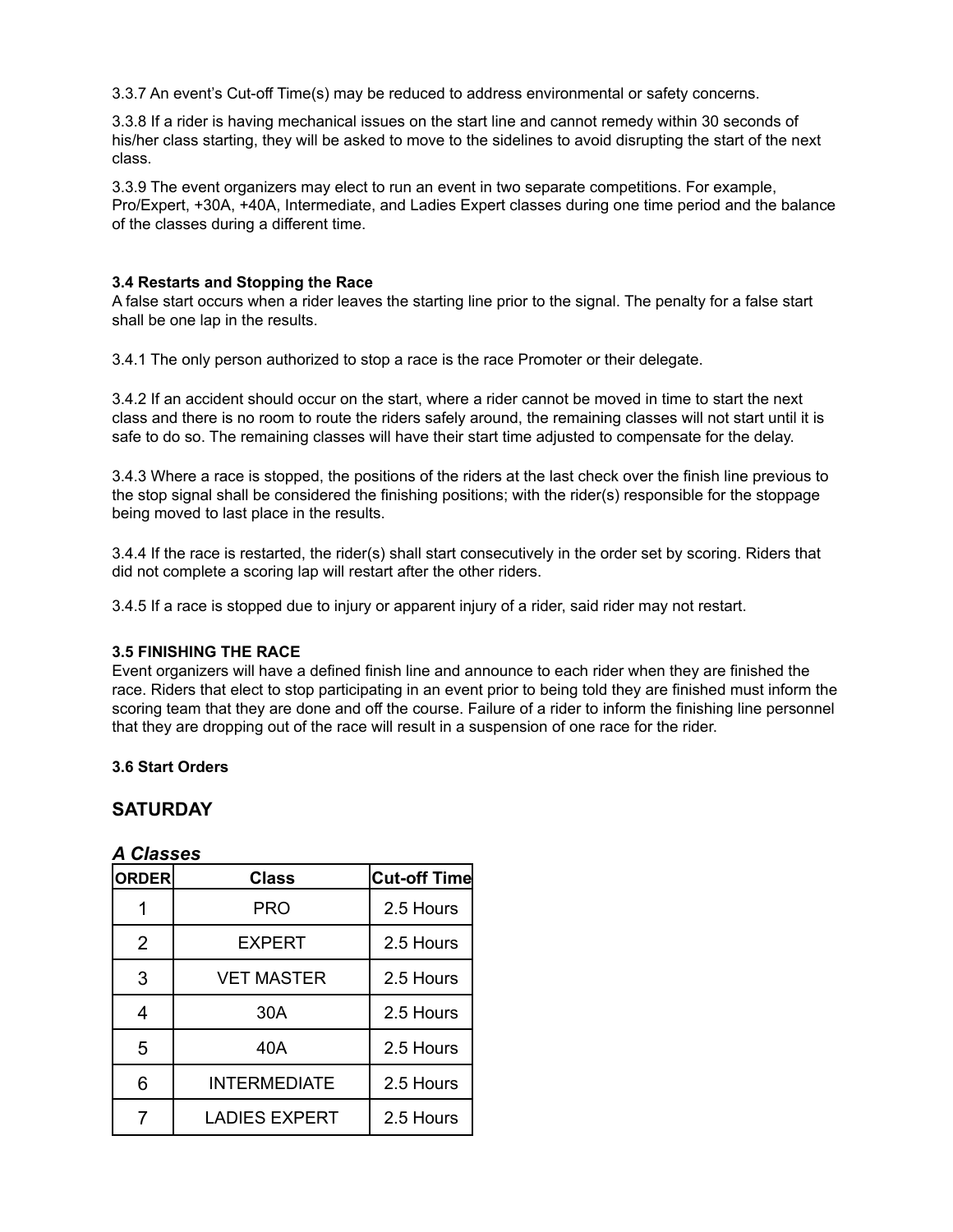## *B Classes*

| 8  | $50+$                      | 2.0 Hours |
|----|----------------------------|-----------|
| 9  | 60+                        | 2.0 Hours |
| 10 | 30B                        | 2.0 Hours |
| 11 | 40B                        | 2.0 Hours |
| 12 | <b>JUNIOR</b>              | 2.0 Hours |
| 13 | <b>LADIES INTERMEDIATE</b> | 2.0 Hours |
| 14 | <b>BEGINNER</b>            | 2.0 Hours |

### **SUNDAY**

### *Classes*

| Order | <b>RACE 1</b>    | нs     | ХC     |
|-------|------------------|--------|--------|
|       | Pee Wee Beginner | 30 Min | 30 Min |

| Order | RACE 2               | НS                | XC.    |
|-------|----------------------|-------------------|--------|
|       | Pee Wee Expert       | 45min             | 1 hour |
| 3     | Pee Wee Intermediate | 45 <sub>min</sub> | 1 hour |

| Order | <b>RACE 3</b>   | НS     | XC        |
|-------|-----------------|--------|-----------|
| 4     | Kids Junior     | 1 hour | 1.5 Hours |
|       | Ladies Beginner | 1 hour | 1.5 Hours |
| 6     | Kids Beginner   | 1 hour | 1 Hours   |

| Order | <b>RACE 4</b>     | НS        | XC.     |
|-------|-------------------|-----------|---------|
|       | Kids Expert       | 1.5 Hours | 2 Hours |
| 8     | Sportsman         | 1.5 Hours | 2 Hours |
| 9     | Kids Intermediate | 1.5 Hours | 2 Hours |
| 10    | Ladies Junior     | 1.5 Hours | 2 Hours |

### **3.7 Two Moto Format**

For a two-moto format event on closed courses, each moto will run up to a max of one hour. Olympic scoring will be utilized. Positions will be added together with the second moto position as the tie-breaker.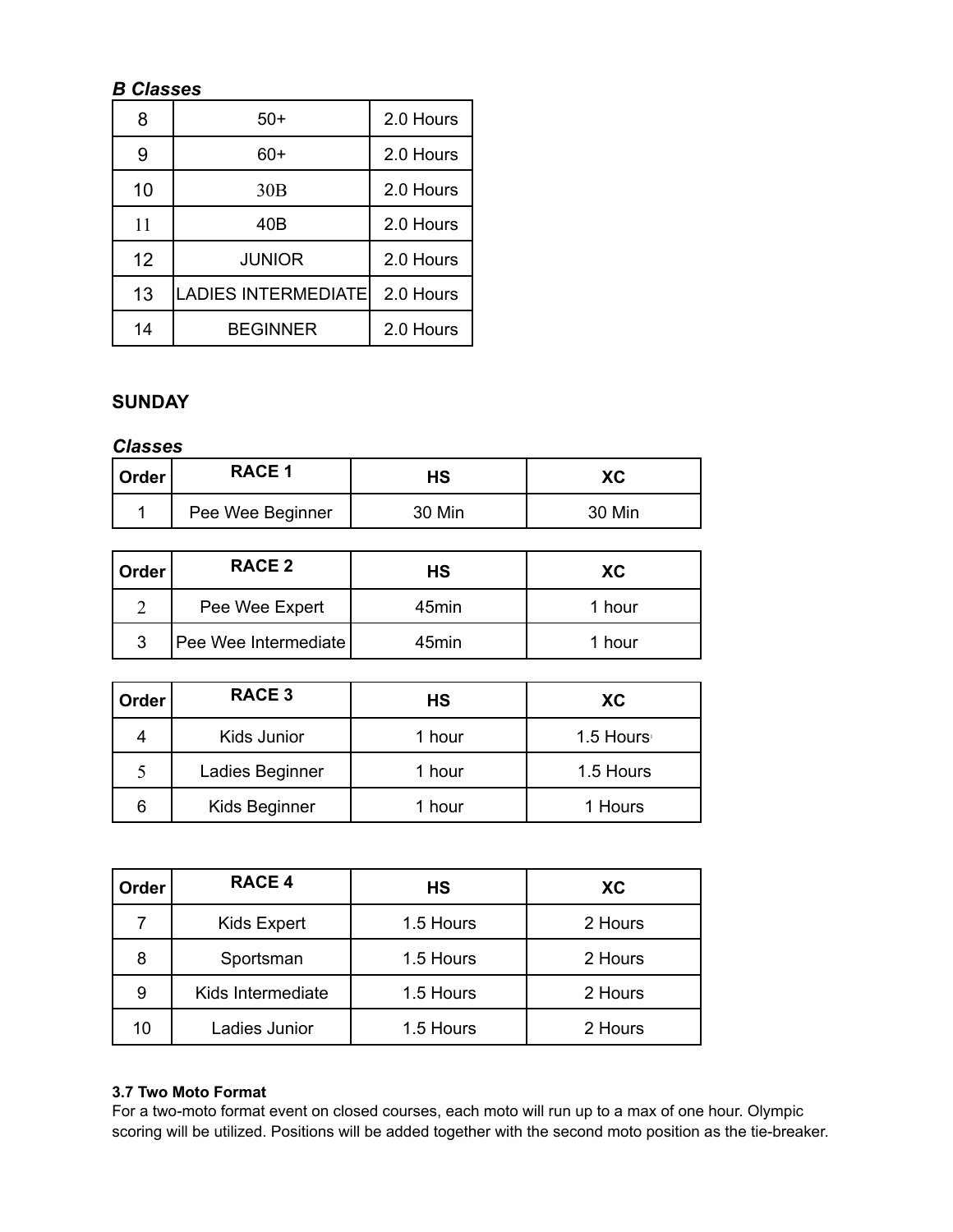### **3.8 Safety**

Promoters will have an ERP (emergency response plan) in place prior to the event. A vehicle equipped for first aid treatment and trained personnel must be on hand for the duration of the race.

3.8.1 The course must be "swept" completely during the race and at the conclusion of the event to confirm everyone has returned.

3.8.2 Guidelines for Sweepers:

- A. Attend sweeper meeting
- B. Sign in & out with promoter appointed "Head Sweeper" for accountability
- C. Must sign for a High Vis Vest and wear it while sweeping
- D. Be paired with a partner at all times
- E. Review ERP and carry a copy of race course map
- F. Get an Inreach from Promoter and check the functionality
- G. Carry tools and water
- H. No intentional interference with the race
	- a. do not follow friends or family
	- b. park off course to aid riders
	- c. pull over for fast approaching racers
- I. In the event of a bottle neck on course:
	- a. proceed to the lead rider and assist first
	- b. if a family member is encountered needing assistance, delegate your partner to help them in order to avoid a conflict of interest.
- J. In the event of an injured rider
	- a. stay with the rider and use the inreach SOS with serious injuries
	- b. notify race camp
	- c. send partner for help if required
- K. Avoid passing racers
	- a. except for emergencies
	- b. if required, do so safely
- L. Check in with scoring after each lap for accountability

. 3.8.3 Sweepers and promoters have the discretion to pull a rider from the course due to safety, ability of the rider, and time constraints. Sweepers are not meant to be riding your bike through the course.

### **3.9 Suggested Schedule**

| Hare-scrambles           |                          |
|--------------------------|--------------------------|
| Saturday                 | Sunday                   |
| Sign in: 8:30-10:00 am   | Sign-In: 8:30-9:30a.m    |
| Riders meeting: 10:15 am | Riders Meeting: 10a.m    |
| Race Starts: 11:00 am    | Race Starts: 10:15a.m    |
| Cross-Country            |                          |
| <b>Saturdav</b>          | Sundav                   |
| Sign In: 8:00-10:00 am   | Sign In: 8:30 - 9:45a.m  |
| Riders Meeting: 10:30 am | Riders Meeting: 10:15a.m |
| Race Starts: 10:45 am    | Race Starts: 10:30a.m    |
|                          |                          |